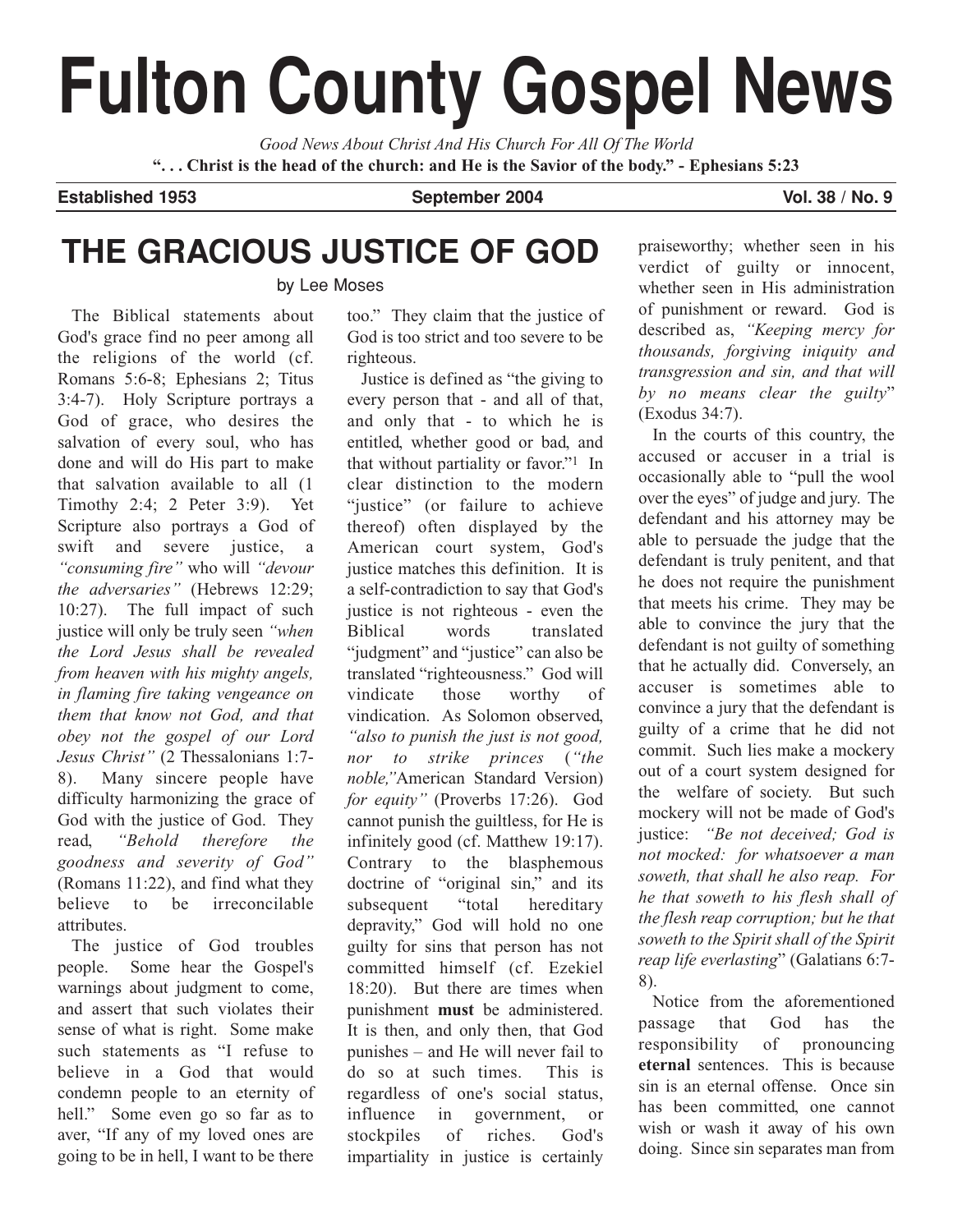#### **FULTON COUNTY GOSPEL NEWS** USPS Publication #211780

. . . is a Periodical publication issued monthly by the Church of Christ at Third and Bethel (P.O. Box 251), Mammoth Spring, AR 72554-0251. **POSTMASTER: Please mail all changes of address to the above address.**

**FCGN** is mailed free of charge to any who care to receive it. We will be happy to add any names to the regular mailing list. If you send in a name we must have a complete address, including number and street name, or R.R. or HCR number, plus box number, or a P.O. Box number and the **NINE DIGIT ZIP CODE**. This paper is supported by voluntary contributions for which we are grateful. Financial information will be furnished upon request. **Mail all address corrections or manuscripts to:**

#### **FULTON COUNTY GOSPEL NEWS** P.O. Box 251 Mammoth Spring, AR 72554

| LEE MOSES $\dots \dots \dots \dots \dots$ . EDITOR          |
|-------------------------------------------------------------|
|                                                             |
| E-Mail $\ldots \ldots \ldots \ldots$ cocfcgn@centurytel.net |

### *continued from page 1*

God (cf. Isaiah 59:1-2; Habakkuk 1:13), one who enters eternity having a soul fouled with sin must be punished by eternal separation from God (cf. 2 Thessalonians 1:9). This means eternal separation from all things that are good, for *"Every good and perfect gift is from above, and cometh down from the Father of lights, with whom is no variableness, neither shadow of turning*" (James 1:17). Where God has removed His presence, there can be nothing good. And as *"the wages of sin is death*" (Romans 6:23), the sentence for entering eternity with sin can only be an eternal punishment of death.

It can be difficult to see the grace of God's justice when His potential punishment involves oneself or one's loved ones. When a convicted criminal is put to death or sentenced to life in prison, that criminal and his family members are not usually among the ardent supporters of the punishment being carried out; the

# **APPRECIATION TO TED J. CLARKE**

For the past thirteen years, the Fulton County Gospel News and its readership have been blessed to have brother Ted J. Clarke as editor. During his tenure, the FCGN has continued to stand firm in the truth, providing timely articles to guide the erring into the truth and to edify the saints in the truth. Its impact has been seen throughout the brotherhood, as its circulation has increased to nearly 11,000. Brother Clarke has recently begun work as an instructor with the Bible Institute of Missouri. At last report, he still lacked some of the financial support necessary to carry forth with this work. Please pray for him and his family; and if you have the ability, please consider financially

criminal's deservedness for the punishment notwithstanding. But as much as some might wish for God to lay aside His law on the day of judgment, God can only do right (cf. Psalm 92:15; Jeremiah 9:24; Romans 9:14). One who is honest can see the righteousness of God's punishment, whether administered to one's own self or to another. The *"angel of the water"* said of the severe judgment of the Lord, *"Thou art righteous, O Lord, which art, and wast, and shalt be, because thou hast judged thus"* (Revelation 16:5). The psalmist realized, *"I know, O Lord, that thy judgments are right; and that thou in faithfulness hast afflicted me"* (Psalm 119:75). Perhaps only on the day of judgment will we fully appreciate God's justice and the necessity of the punishment of the sinful.

But as certain as is the punishment of the sinful, so is the reward of the righteous. God does not have uncertain nebulous law, which can be interpreted one way by one judge and completely differently by

helping him and his work of training men to preach the Gospel. We will miss brother Clarke's editorial abilities at FCGN, but anticipate much good coming from his new work. Of course, he is not expected to become a complete stranger to FCGN – this editor plans to consult with brother Clarke's wisdom on a regular basis, and to see to it that he contributes articles as he has opportunity.

New address and phone number for brother Clarke:

240 Florence • PO Box 855 Mammoth Spring, AR 72554

Phone (870) 625-7585 E-mail: tjslclarke@wpcs.net

another. In spite of the horrendous atrocity that sin is, God has provided through Jesus Christ the means of forgiveness for all mankind from sin (cf. Rom. 3:23-24; Acts 2:38). There need be no doubt for the faithful Christian that he will receive the reward: *"Henceforth there is laid up for me a crown of righteousness, which the Lord, the righteous judge, shall give me at that day: and not to me only, but unto all them also that love his appearing"* (2 Timothy 4:8).

It is by the wonderful grace of God that every man and woman can enter judgment knowing that he will be judged by the righteous Judge. None has to be in doubt as to what his sentence will be. Each person will *"receive the things done in his body, according to that he hath done, whether it be good or bad"* (2 Corinthians 5:10). No one will be punished more than what he deserves; and each person who has availed himself of God's grace while on earth shall reap life everlasting. May God be praised for His gracious justice!

1 Rex A. Turner, Sr., **Systematic Theology** (Montgomery, AL: Alabama Christian School of Religion, 1989), p. 50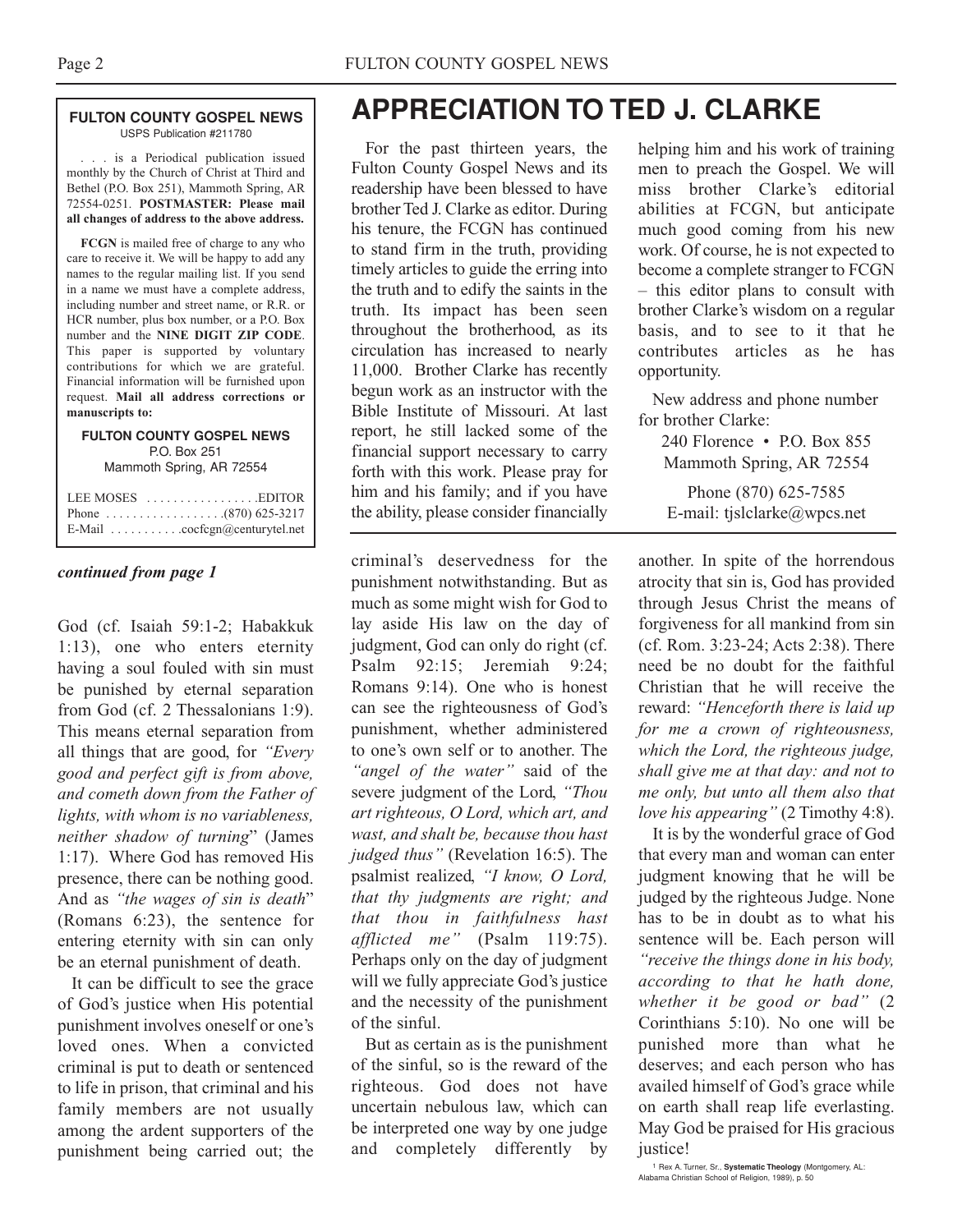# **MY CHURCH???**

### by Tracy Dugger

Being involved in prison work, we thus have the privilege to teach many inmates through the avenues of preaching, Bible correspondence courses, audio tapes, and books. We often receive various questions from inmates. One of the most recent letters stated the following: "I really like your interpretation of the Scriptures and would like to become a member of your church through correspondence if possible." Upon reading this I immediately thought to myself, "My church?" I wondered if I had said something to cause him to misunderstand the nature of the church of which I had spoken. Members of the church of Christ ought to intensely emphasize that the church we are members of is no man-made institution, but one of divine establishment. Perhaps this inmate meant nothing by his statement. However, I saw this a great opportunity to stress to him the importance of the Lord's church. I responded to this man with great detail about the identity of the church of the New Testament, unity in the religious world, and denominationalism. A portion of my correspondence with him is as follows:

Your desire for spiritual things is a commendable endeavor. Regarding your request to become a member of my church, let me clear up some things. I never refer to the church which I am a member as "my" church - it's the Lord's church. The way one becomes a member of the church of which I am a member is the same way one became a member of that church in the first century. We learn in Acts 2, after Peter preached the gospel to the Jews in Jerusalem, they asked a very

important question in verse 37: "*Now when they heard this, they were pricked in their heart, and said unto Peter and to the rest of the apostles, Men and brethren, what shall we do?"* They wanted to know what to do to be saved. Peter explained in verse 38: "*Then Peter said unto them, Repent, and be baptized every one of you in the name of Jesus Christ for the remission of sins, and ye shall receive the gift of the Holy Ghost*." To receive remission of past sins (salvation), Peter instructed them by inspiration of the Holy Spirit to repent and be baptized. This they did in verse 41. At this point they were saved. Then, notice a very interesting statement in the last verse of Acts 2: "*And the Lord added to the church daily such as should be saved*" (verse 47). Here is

recorded how one becomes a member of the church you read about in the New Testament when one is baptized, the Lord adds that saved individual to the church. The idea of being "voted" into the church or "joining" a church is foreign to the Bible. The Lord adds the saved to the church. Baptism puts one into the church (John 3:5; 1 Corinthians 12:13).

Let us be clear to those whom we try to teach--the church we are members of is no man-made church; nor is it of human ownership. We must emphasize that a loving God has allowed us to enter into His church in which salvation is to be found (Ephesians 2:16; 1:22-23). If we choose to meet the conditions of entrance then can we say we are members of the church purchased and is headed by Jesus Christ our Savior. **It is the Lord's church!**

# **"KNOW THE LORD"**

### by Gary McDade

Do you know God? Those who would enjoy the benefits of the new covenant, including remission of sins, must first "know the Lord." The Hebrews' writer said, *"And they shall not teach every man his neighbor, and every man his brother, saying, Know the Lord: for all shall know me, from the least to the greatest. For I will be merciful to their unrighteousness, and their sin and their iniquities will I remember no more. In that he saith, A new covenant, he hath made the first old. Now that which decayeth and waxeth old is ready to vanish away"* (Hebrews 8:11-13). Knowing God is of greater glory to a person than wisdom or might or riches as desirable as those three qualities are to some. Jeremiah wrote, *"Thus saith the Lord, Let not the wise man glory in his wisdom, neither let the mighty man glory in his might, let not the rich man*

*glory in his riches: But let him that glorieth glory in this, that he understandeth and knoweth me, that I am the Lord which exercise lovingkindness, judgment, and righteousness in the earth: for in these things I delight, saith the Lord."* (Jeremiah 9:23-24)

Yet, how many people truly "know the Lord?" The atheist does not believe God even exists. He does not "know the Lord." The agnostic does not know whether or not God exists. He does not "know the Lord." The person who does not study his Bible, which is the inspired Word of God through which God has chosen to reveal himself and his will to man, has difficulty saying with any degree of confidence, "I 'know the Lord'." The truth from Jeremiah 9:23-24 is that God does indeed exist, his will is certainly knowable, and even precise